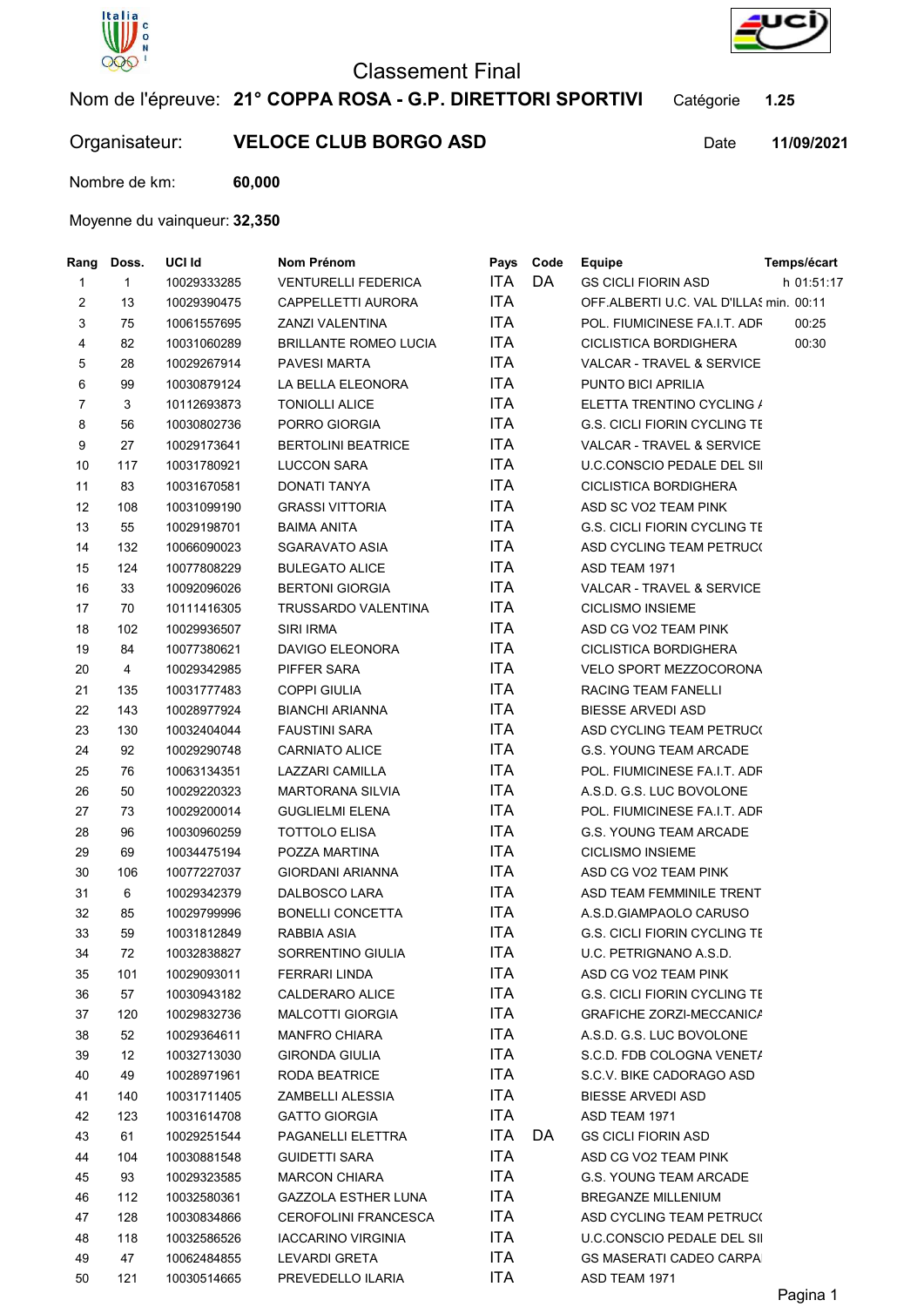| Rang                     | Doss.          | UCI Id                     | Nom Prénom                                    | Pays        | Code | <b>Equipe</b>                                           | Temps/écart |
|--------------------------|----------------|----------------------------|-----------------------------------------------|-------------|------|---------------------------------------------------------|-------------|
| 51                       | 45             | 10030794450                | DALLA PIETA' MARISOL                          | <b>ITA</b>  |      | <b>GS MASERATI CADEO CARPA</b>                          |             |
| 52                       | 79             | 10084073419                | <b>LAUDI IRENE</b>                            | <b>ITA</b>  |      | ASD U.C.FOLIGNO                                         |             |
| <b>DNF</b>               | 5              | 10029069365                | <b>MOSER VANESSA</b>                          | ITA         |      | ASD TEAM FEMMINILE TRENT                                |             |
| <b>DNF</b>               | $\overline{7}$ | 10064703226                | <b>TORRESANI VIOLA</b>                        | ITA         |      | ASD TEAM FEMMINILE TRENT                                |             |
| <b>DNF</b>               | 8              | 10032737379                | <b>CENTAMORE CLELIA</b>                       | ITA         |      | G.S.C.D. ALMO                                           |             |
| <b>DNF</b>               | 9              | 10033320389                | ORECCHIO SMERALDA                             | ITA         |      | <b>TEAM TOSCANO GIARRE</b>                              |             |
| <b>DNF</b>               | 10             | 10030778686                | PIGOLOTTI REBEKKA                             | ITA         |      | PEDALE TOSCANO PONTICINO                                |             |
| <b>DNF</b>               | 11             | 10030960663                | <b>BARBIERO MARTINA</b>                       | <b>ITA</b>  |      | <b>BUSTO GAROLFO</b>                                    |             |
| <b>DNF</b>               | 15             | 10031707462                | <b>MEUCCI EMMA</b>                            | ITA         |      | <b>ZHIRAF GUERCIOTTI</b>                                |             |
| <b>DNF</b>               | 18             | 10031813354                | <b>GELICHI VIRGINIA</b>                       | ITA         |      | CICLISTICA S.MINIATO-S.CRO                              |             |
| $\mathsf{DNF}$           | 19             | 10074419289                | PANETTA MARIA HOARA                           | ITA         |      | CICLISTICA S.MINIATO-S.CRO                              |             |
| <b>DNF</b>               | 20             | 10061554261                | <b>FAGGIANI VIOLA</b>                         | ITA         |      | S.C.D.ALMA JUVENTUS FANO                                |             |
| <b>DNF</b>               | 21             | 10029950752                | DANELUZZI IRENE                               | <b>ITA</b>  |      | S.C.D. PEDALE SANVITESE                                 |             |
| <b>DNF</b>               | 22             | 10032769109                | PADOVAN LAURA                                 | ITA         |      | S.C.D. PEDALE SANVITESE                                 |             |
| <b>DNF</b>               | 25             | 10031152138                | DAL BEN GIULIA                                | ITA         |      | U.S.SCUOLA CICLISMO VO'                                 |             |
| <b>DNF</b>               | 29             | 10029453628                | <b>VISCARDI EMMA</b>                          | ITA         |      | VALCAR - TRAVEL & SERVICE                               |             |
| <b>DNF</b>               | 31             | 10030947024                | CARRARA MARTINA                               | ITA         |      | <b>VALCAR - TRAVEL &amp; SERVICE</b>                    |             |
| <b>DNF</b>               | 32             | 10058919093                | <b>MANZINI GIORGIA</b>                        | <b>ITA</b>  |      | VALCAR - TRAVEL & SERVICE                               |             |
| <b>DNF</b>               | 35             | 10029363500                | LOCATELLI CAMILLA                             | ITA         |      | S.C. CESANO MADERNO                                     |             |
| <b>DNF</b>               | 36             | 10031496991                | DI PAOLANTONIO MICHELLE                       | ITA         |      | S.C. CESANO MADERNO                                     |             |
| <b>DNF</b>               | 37             | 10031717162                | RATTI CAROLA                                  | ITA         |      | S.C. CESANO MADERNO                                     |             |
| <b>DNF</b>               | 38             | 10032641187                | <b>GIANGRANDE GIORGIA</b>                     | ITA         |      | S.C. CESANO MADERNO                                     |             |
| <b>DNF</b>               | 39             | 10032640177                | FERRARI CHIARA                                | ITA         |      | POL. SAN MARINESE                                       |             |
| <b>DNF</b>               | 40             | 10034721334                | <b>ZONNO MELANIA</b>                          | <b>ITA</b>  |      | POL. SAN MARINESE                                       |             |
| <b>DNF</b>               | 41             | 10029265991                | ZANELLI ASIA                                  | ITA         |      | <b>GS MASERATI CADEO CARPA</b>                          |             |
| <b>DNF</b>               | 42             | 10030736654                | NATURANI MARTINA                              | ITA         |      | <b>GS MASERATI CADEO CARPA</b>                          |             |
| <b>DNF</b>               | 43             | 10028843437                | BENUZZI VANESSA                               | ITA         |      | <b>GS MASERATI CADEO CARPA</b>                          |             |
| <b>DNF</b>               | 44             | 10030794147                | SGRISLERI ALESSIA                             | <b>ITA</b>  |      | <b>GS MASERATI CADEO CARPA</b>                          |             |
| <b>DNF</b>               | 46             | 10032908848                | <b>TENCA CAMILLA</b>                          | <b>ITA</b>  |      | <b>GS MASERATI CADEO CARPA</b>                          |             |
| <b>DNF</b>               | 48             | 10096942487                | PEDRONI CECILIA                               | ITA         |      | POL. SAN MARINESE                                       |             |
| <b>DNF</b>               | 51             | 10029318838                | <b>TURRINI ARIANNA</b>                        | ITA         |      | A.S.D. G.S. LUC BOVOLONE                                |             |
| <b>DNF</b>               | 53             | 10030904382                | COLIZZI ELEONORA                              | ITA         |      | A.S.D. G.S. LUC BOVOLONE                                |             |
| <b>DNF</b>               | 58             | 10031794762                | <b>SORGI FRANCESCA</b>                        | <b>ITA</b>  |      | <b>G.S. CICLI FIORIN CYCLING TI</b>                     |             |
| <b>DNF</b>               | 60             | 10032537521                | POLETTI ANITA                                 | <b>ITA</b>  |      | <b>G.S. CICLI FIORIN CYCLING TE</b>                     |             |
| <b>DNF</b>               | 62             | 10031638148                | <b>VERCESI ALESSIA</b>                        | ITA         | DA   | <b>GS CICLI FIORIN ASD</b>                              |             |
| <b>DNF</b>               | 63             | 10034721940                | CERIZZA CAMILLA                               | ITA         | DA   | <b>GS CICLI FIORIN ASD</b>                              |             |
| <b>DNF</b>               | 64             | 10029319545                | <b>FAVARETTI ALESSIA</b>                      | ITA         |      | <b>GS FIUMICELLO 1971</b>                               |             |
| <b>DNF</b>               | 66             | 10031236408                | <b>TRABUIO SERENA</b>                         | ITA         |      | <b>GS FIUMICELLO 1971</b>                               |             |
| <b>DNF</b>               | 67             | 10029221838                | RACCANI GLORIA                                | ITA         |      | <b>CICLISMO INSIEME</b>                                 |             |
| <b>DNF</b>               | 68             | 10032855904                | <b>FRASSONI MARTINA</b>                       | ITA         |      | <b>CICLISMO INSIEME</b>                                 |             |
| <b>DNF</b>               | 71             | 10032872876                | TAROLLI PAOLA                                 | ITA         |      | G.S. ALTO ADIGE - SV SUDTIR                             |             |
| <b>DNF</b>               | 74             | 10029936810                | DI PILATO ALESSIA                             | ITA         |      | POL. FIUMICINESE FA.I.T. ADF                            |             |
| <b>DNF</b>               | 77             | 10031598439                | ALBANESI SARA                                 | ITA         |      | A.S.D. PEDALE ROSSOBLU- PI                              |             |
| <b>DNF</b>               | 78             | 10030975518                | <b>BERTOLINO ALESSIA</b>                      | ITA.        |      | ASD U.C.FOLIGNO                                         |             |
| <b>DNF</b>               | 81             | 10034327169                | <b>FILIMON MARINA</b>                         | ITA         |      | A.S.D. GIOCA IN BICI OGLIO PI                           |             |
| <b>DNF</b>               | 86             | 10030158694                | <b>BERTOGNA GAIA</b>                          | ITA         |      | ASS.NE CICLISTICA DILETT. V                             |             |
| <b>DNF</b>               | 87             | 10030930149                | LOVER MEDEOT HERMINA                          | ITA         |      | ASS.NE CICLISTICA DILETT. V                             |             |
| <b>DNF</b>               | 88             | 10031483756                | PUJATTI JENNIFER                              | ITA         |      | ASS NE CICLISTICA DILETT. V                             |             |
| <b>DNF</b>               | 89             | 10033239658                | DELLE CASE MATILDE                            | ITA         |      | ASS NE CICLISTICA DILETT. V                             |             |
| <b>DNF</b>               | 90             | 10091899501                | DE CANEVA IRENE                               | ITA.<br>ITA |      | ASS.NE CICLISTICA DILETT. V                             |             |
| <b>DNF</b>               | 91             | 10029286405                | <b>BALLANCIN LUCIA</b>                        | ITA         |      | G.S. YOUNG TEAM ARCADE                                  |             |
| <b>DNF</b>               | 94<br>97       | 10030911355                | <b>CETTOLIN GRETA</b><br><b>FAVARO JASMIN</b> | ITA         |      | G.S. YOUNG TEAM ARCADE                                  |             |
| <b>DNF</b><br><b>DNF</b> | 98             | 10032390001<br>10070647306 | BROZZI ELISA                                  | ITA         |      | G.S. YOUNG TEAM ARCADE<br>U.C. CITTA' DI CASTELLO A.S.I |             |
| <b>DNF</b>               | 100            | 10030627025                | VERRI ALICE                                   | ITA.        |      | POLISPORTIVA MOLINELLA                                  |             |
| <b>DNF</b>               | 103            | 10030849822                | TAGLIAVINI GIORGIA                            | ITA         |      | ASD CG VO2 TEAM PINK                                    |             |
| <b>DNF</b>               | 105            | 10031752528                | DEL BONO EMMA                                 | ITA         |      | ASD CG VO2 TEAM PINK                                    |             |
| <b>DNF</b>               | 107            | 10103866974                | <b>FESTA MARTA</b>                            | ITA         |      | ASD CG VO2 TEAM PINK                                    |             |
| <b>DNF</b>               | 109            | 10029360668                | LUNARDELLI MILA                               | ITA         |      | BREGANZE MILLENIUM                                      |             |
| <b>DNF</b>               | 111            | 10031344320                | ZATTERA VITTORIA                              | ITA         |      | <b>BREGANZE MILLENIUM</b>                               |             |
| <b>DNF</b>               | 113            | 10058713474                | SERENA LAURA                                  | ITA         |      | <b>BREGANZE MILLENIUM</b>                               |             |
| <b>DNF</b>               | 114            | 10108172259                | CATTELAN SOFIA                                | ITA         |      | <b>BREGANZE MILLENIUM</b>                               |             |
| <b>DNF</b>               | 116            | 10029462722                | <b>BARDELLA LAURA</b>                         | ITA         |      | <b>BICIFESTIVAL</b>                                     | Pagina 2    |
|                          |                |                            |                                               |             |      |                                                         |             |